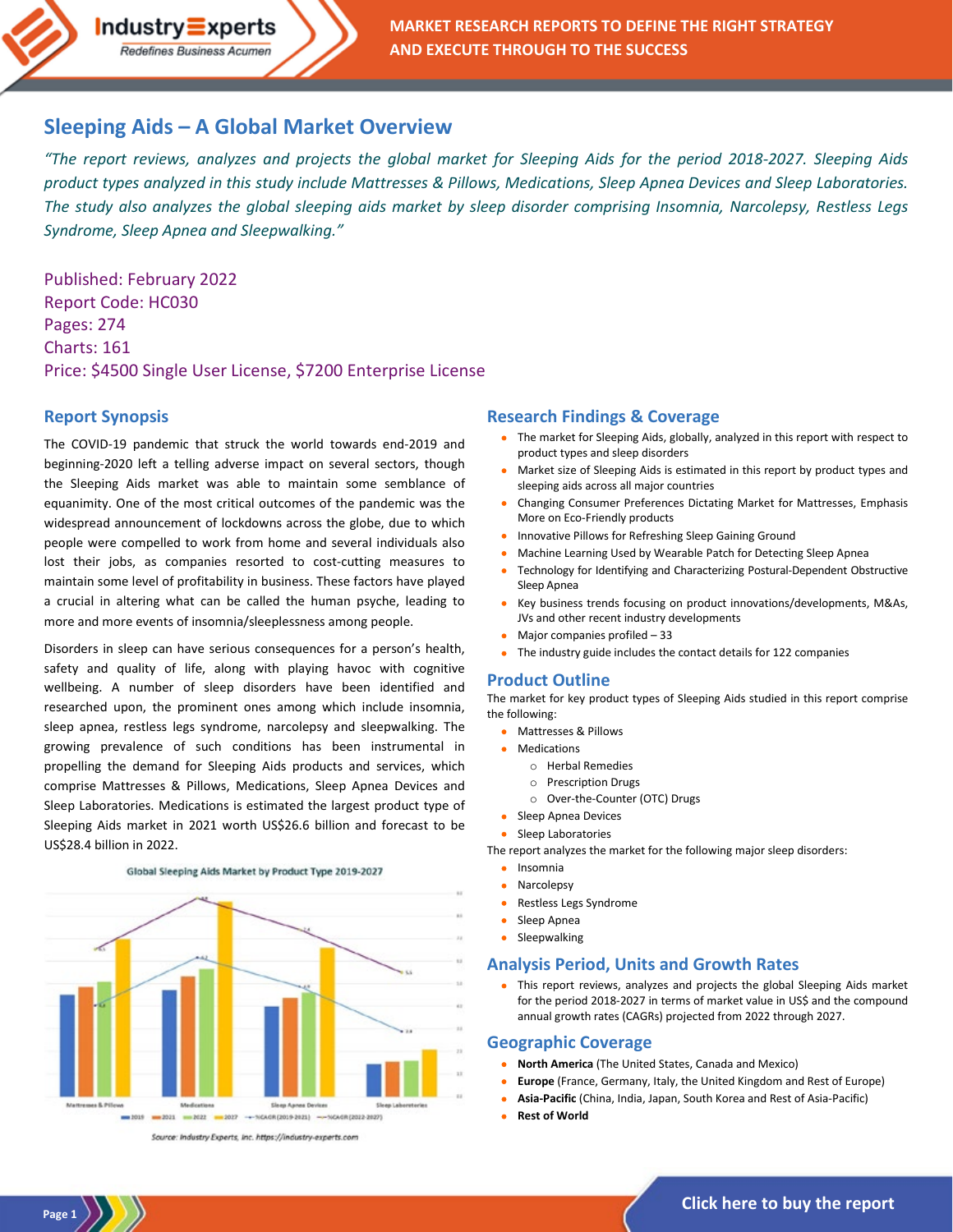## **SAMPLE COMPANY PROFILE**

# **SLEEPMED, INC. (UNITED STATES)**

 $Industry\equiv xperts$ Redefines Business Acumen

200 Corporate Place, Suite 5 Peabody, MA 01960 Phone: 1-978-536-7400 Fax: 1-978-535-9778 www.sleepmed.com

### **Business Overview**

Peabody, Massachusetts based SleepMed, Inc., is engaged in providing diagnostic tests and treatments for patients with sleep disorders via 160+ sleep centers covering hospitals and medical and freestanding clinics across the US. The company also has associations with epilepsy centers for providing patients unable to travel with in-home brain monitoring services. In the area of Integrated Sleep Solutions, SleepMed offers plans that cover all aspects from diagnosis to treatment in order that the best solution be reached for every patient. The company's products/services in Sleep Solutions comprise ARES™ Home Sleep Test, Sleep Labs and Research & Development.

SleepMed's range of novel sleep programs include the following:

- Medication Therapy for:
	- o Snoring
	- o Excessive daytime sleepiness
	- o Sleep apnea treatments
	- o Restless leg syndrome (or Willis-Ekbom disease)
	- o Narcolepsy
	- o Periodic limb movements
	- o Sleep walking
	- o Insomnia
	- o Abnormal dream behavior
- CPAP Therapy

**Page 2**

- o Sleep apnea (moderate to severe)
- Oral Appliances for:
	- o Sleep apnea
	- o Snoring
	- o CPAP failure
	- o CPAP without strap
- Surgical Intervention/Weight Loss Program
	- o Sleep apnea management

*…………………….more*

# **SAMPLE TABLE/CHART**

Glance at 2021 Global Sleeping Aids Market Share (%) by Geographic Region – North America, Europe, Asia-Pacific and Rest of World



North American Sleeping Aids Market Analysis (2018-2027) by Product Type – Mattresses & Pillows, Medications, Sleep Apnea Devices and Sleep Laboratories in USD Million



■2019 2020 2021 2027

### **KEY PLAYERS PROFILED**

- Ambulatory Monitoring, Inc.
- Apnea Sciences Corporation
- Blairex Laboratories, Inc.
- BMC Medical Co Ltd
- Braebon Medical Corporation
- **Breas Medical AB**
- Cadwell Industries, Inc.
- Cleveland Medical Devices, Inc.
- Compumedics Limited
- Drive DeVilbiss Healthcare
- Koninklijke Philips NV
- Merck & Co., Inc. (Merck Sharp & Dohme Corp)
- Natus Medical, Inc.
- Resmed, Inc
	- Sanofi Aventis US LLC
- Scisparc Ltd.
- Serta Simmons Bedding, LLC
- Sleepmed, Inc.
- Sommetrics, Inc.
- Tempur Sealy International, Inc.
- Teva Pharmaceuticals USA Inc
- VIVOS Therapeutics, Inc.

*…………………….more*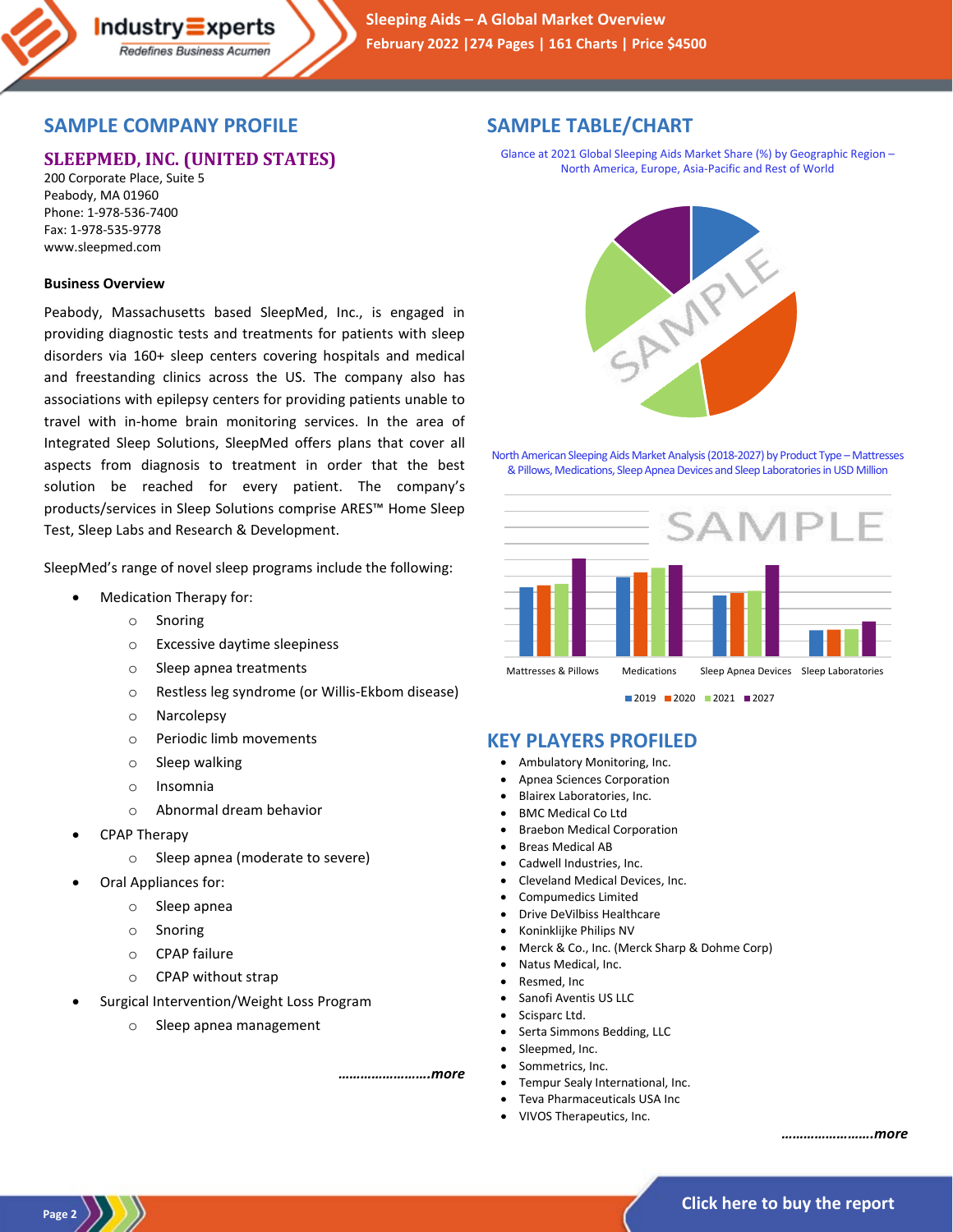**2. KEY MARKET TRENDS........................................28**

## **TABLE OF CONTENTS**

#### **PART A: GLOBAL MARKET PERSPECTIVE......... 1**

| 1.1.1 Sleep: An Essential Need for A Healthy Life  4 |  |
|------------------------------------------------------|--|
| 1.1.2 Sleeping Aids by Product Type 4                |  |
|                                                      |  |
| 1.1.2.1.1 Importance of Proper Mattresses for a      |  |
|                                                      |  |
|                                                      |  |
|                                                      |  |
|                                                      |  |
|                                                      |  |
|                                                      |  |
|                                                      |  |
|                                                      |  |
|                                                      |  |
|                                                      |  |
| 1.1.2.1.3.2 Down Alternative Pillows  10             |  |
|                                                      |  |
|                                                      |  |
|                                                      |  |
|                                                      |  |
| 1.1.2.1.3.6 Memory Foam Pillows  12                  |  |
| 1.1.2.1.3.7 Shredded Memory Foam Pillows  12         |  |
|                                                      |  |
|                                                      |  |
| 1.1.2.1.3.10 Polyester Pillows  13                   |  |
| 1.1.2.1.3.11 Buckwheat Pillows  13                   |  |
|                                                      |  |
| 1.1.2.1.3.12 Microbead Pillows 14                    |  |
|                                                      |  |
| 1.1.2.2.1 Insomnia Medications 15                    |  |
|                                                      |  |
| 1.1.2.2.1.1.1 Ashwagandha (Withania somnifera) 15    |  |
|                                                      |  |
|                                                      |  |
|                                                      |  |
|                                                      |  |
| 1.1.2.2.1.2 Prescription Medications  16             |  |
| 1.1.2.2.1.3 Over-the-counter (OTC) Medications 17    |  |
|                                                      |  |
| 1.1.2.2.1.3.2 Diphenhydramine  17                    |  |
|                                                      |  |
|                                                      |  |
|                                                      |  |
| 1.1.2.3.1 Continuous Positive Airway Pressure (CPAP) |  |
|                                                      |  |
|                                                      |  |
|                                                      |  |
| 1.1.2.3.2.1 Mandibular Advancement Device (MAD). 19  |  |
| 1.1.2.3.2.2 Tongue Retaining Device 19               |  |
| 1.1.2.3.3 Nerve Stimulation Devices  19              |  |
|                                                      |  |
|                                                      |  |
|                                                      |  |
| 1.1.2.4.1 Polysomnogram (PSG)  20                    |  |
| 1.1.2.4.2 Multiple Sleep Latency Test (MSLT)  21     |  |
| 1.1.2.4.3 Continuous Positive Airway Pressure (CPAP) |  |
|                                                      |  |
|                                                      |  |
| 1.1.2.4.5 Maintenance of Wakefulness Test (MWT) 22   |  |
|                                                      |  |
| 1.1.3 Sleeping Aids by Disorder  23                  |  |
|                                                      |  |
|                                                      |  |
|                                                      |  |
| 1.1.3.1.2.1 Primary Causes of Insomnia 23            |  |
| 1.1.3.1.2.2 Secondary Causes of Insomnia 24          |  |
|                                                      |  |
| 1.1.3.3 Restless Legs Syndrome (RLS)  25             |  |
|                                                      |  |
|                                                      |  |
|                                                      |  |

Page 3 $\langle \rangle$ 

| 2.1 Changing Consumer Preferences Dictating Market                                                     |  |
|--------------------------------------------------------------------------------------------------------|--|
| for Mattresses, Emphasis More on Eco-Friendly                                                          |  |
|                                                                                                        |  |
| 2.2 Innovative Pillows for Refreshing Sleep Gaining                                                    |  |
|                                                                                                        |  |
| 2.3 Machine Learning Used by Wearable Patch for                                                        |  |
|                                                                                                        |  |
| 2.4 Technology for Identifying and Characterizing                                                      |  |
| Postural-Dependent Obstructive Sleep Apnea  31                                                         |  |
|                                                                                                        |  |
| Ambulatory Monitoring, Inc. (United States) 32                                                         |  |
| Apnea Sciences Corporation (United States)33                                                           |  |
|                                                                                                        |  |
| Blairex Laboratories, Inc. (United States)  35                                                         |  |
| Braebon Medical Corporation (Canada) 35                                                                |  |
| Cadwell Industries, Inc. (United States)37                                                             |  |
| Cleveland Medical Devices, Inc. (United States) 39                                                     |  |
|                                                                                                        |  |
| Drive DeVilbiss Healthcare (United States)  42                                                         |  |
| Koninklijke Philips NV (The Netherlands)  44                                                           |  |
| Merck & Co., Inc. (Merck Sharp & Dohme Corp) (US)  46<br>Natus Medical, Inc. (United States) 47        |  |
|                                                                                                        |  |
| Sanofi Aventis US LLC (United States)  51                                                              |  |
|                                                                                                        |  |
| Serta Simmons Bedding, LLC (United States)  53                                                         |  |
|                                                                                                        |  |
|                                                                                                        |  |
| Tempur Sealy International, Inc. (United States) 58<br>Teva Pharmaceuticals USA Inc (United States) 60 |  |
| VIVOS Therapeutics, Inc. (United States)  60                                                           |  |
|                                                                                                        |  |
| 4. KEY BUSINESS & PRODUCT TRENDS 61                                                                    |  |
| Philips Conduct Research Study Program on sleep and                                                    |  |
|                                                                                                        |  |
| Fisher & Paykel Introduces Evora Full Mask  61                                                         |  |
| ResMed Unveils AirSense 11 PAP Series  61                                                              |  |
| Sanofi Receives FDA Approval for its Fexinidazole  61                                                  |  |
| Cadwell and EnsoData focus on AI Integration for Sleep                                                 |  |
|                                                                                                        |  |
| Cadwell Acquires Sleepmate™ Portfolio of Sleep                                                         |  |
| VeraSci and ActiGraph Collaborate on Wearable                                                          |  |
| Technology Solutions across Clinical Trials 62                                                         |  |
| Royal Philips Conduct Webinars to Assist in Sleep related                                              |  |
|                                                                                                        |  |
| Sanofi SA Extends Collaboration with WHO in Eliminating                                                |  |
| ResMed's CPAP Masks are Key for Sleep Apnea treatment 62                                               |  |
| Xolair® (Omalizumab) Receives EC Approval 62                                                           |  |
|                                                                                                        |  |
| FDA Approval for BELSOMRA® (suvorexant) C-IV 62                                                        |  |
| 5. GLOBAL MARKET OVERVIEW63                                                                            |  |
| 5.1 Global Sleeping Aids Market Overview by Product                                                    |  |
|                                                                                                        |  |
| 5.1.1 Sleeping Aids Product Type Market Overview by                                                    |  |
|                                                                                                        |  |
|                                                                                                        |  |
|                                                                                                        |  |
|                                                                                                        |  |
|                                                                                                        |  |
| 5.1.2 Global Sleeping Aids Medication Market                                                           |  |
|                                                                                                        |  |
| 5.1.2.1 Sleeping Aids Medication Sub-Product Market                                                    |  |
|                                                                                                        |  |
|                                                                                                        |  |
|                                                                                                        |  |
| 5.1.2.1.3 Over-the-Counter (OTC) Drugs 80                                                              |  |
|                                                                                                        |  |
|                                                                                                        |  |

| 5.2 Global Sleeping Aids Market Overview by Sleep  |  |
|----------------------------------------------------|--|
|                                                    |  |
| 5.2.1 Sleeping Aids Sleep Disorder Market Overview |  |
|                                                    |  |
|                                                    |  |
|                                                    |  |
| 5.2.1.3 Restless Legs Syndrome 88                  |  |
|                                                    |  |
|                                                    |  |
|                                                    |  |
|                                                    |  |

#### **PART B: REGIONAL MARKET PERSPECTIVE..... 94**

| REGIONAL MARKET OVERVIEW96                                                                         |
|----------------------------------------------------------------------------------------------------|
| 6.1 North American Sleeping Aids Market Overview                                                   |
| 6.2 North American Sleeping Aids Market Overview                                                   |
| 6.2.1 North American Sleeping Aid Medications                                                      |
|                                                                                                    |
| 6.3 North American Sleeping Aids Market by Sleep                                                   |
|                                                                                                    |
| Advanced Brain Monitoring, Inc. (United States) 106                                                |
| Ambulatory Monitoring, Inc. (United States) 107                                                    |
| Apnea Sciences Corporation (United States)  108                                                    |
| BLAIREX Laboratories, Inc. (United States)  109                                                    |
| BRAEBON Medical Corporation (Canada)  109<br>CADWELL Industries, Inc. (United States)  110         |
| Cleveland Medical Devices, Inc. (United States)  112                                               |
| Drive DeVilbiss Healthcare (United States) 113                                                     |
| Hans Rudolph, Inc. (United States)  115                                                            |
| LUMIERA Health Innovation (Canada)  119                                                            |
| Merck & Co., Inc. (Merck Sharp & Dohme Corp) (US)  119<br>Natus Medical, Inc. (United States)  120 |
|                                                                                                    |
| Sanofi Aventis US LLC (United States) 124                                                          |
| Serta Simmons Bedding, LLC (United States) 125                                                     |
| Sommetrics, Inc. (United States)  129                                                              |
|                                                                                                    |
| Tempur Sealy International, Inc. (United States)  131                                              |
| Teva Pharmaceuticals USA Inc (United States)  133                                                  |
| VIVOS Therapeutics, Inc. (United States)  133                                                      |
| 6.5 Country-wise Analysis of North American Sleeping                                               |
|                                                                                                    |
| 6.5.1.1 United States' Sleeping Aids Market Overview                                               |
|                                                                                                    |
| 6.5.1.1.1 United States' Sleeping Aids Medication                                                  |
|                                                                                                    |
| 6.5.1.2 United States' Sleeping Aids Market by Sleep                                               |
|                                                                                                    |
|                                                                                                    |
| 6.5.2.1 Canadian Sleeping Aids Market Overview by                                                  |
|                                                                                                    |
| 6.5.2.1.1 Canadian Sleeping Aids Medication Market                                                 |
| 6.5.2.2 Canadian Sleeping Aids Market by Sleep                                                     |
|                                                                                                    |
|                                                                                                    |
| 6.5.3.1 Mexican Sleeping Aids Market Overview by                                                   |
| 6.5.3.1.1 Mexican Sleeping Aids Medication Market                                                  |
|                                                                                                    |
| 6.5.3.2 Mexican Sleeping Aids Market by Sleep                                                      |
|                                                                                                    |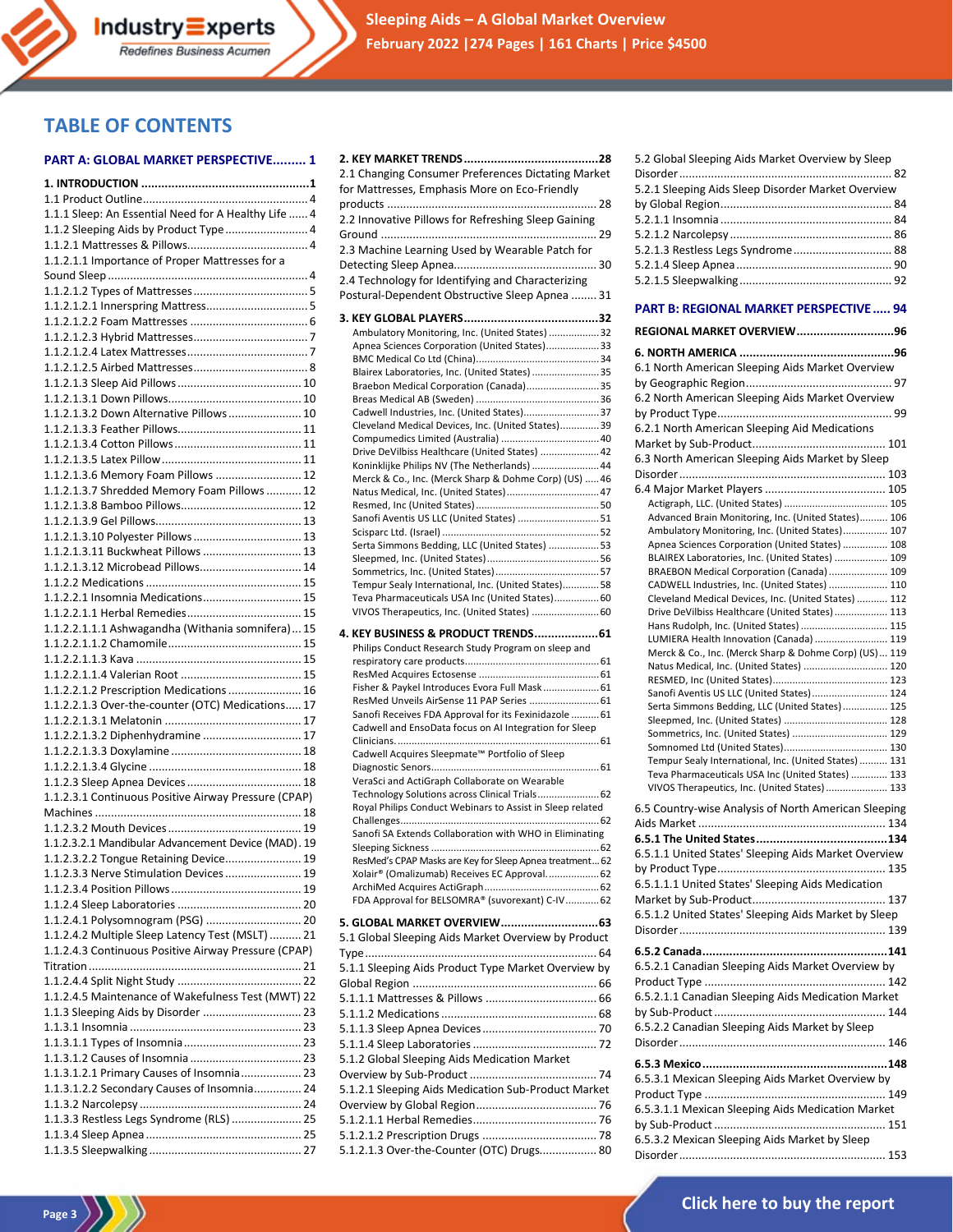| Industry $\equiv$ xperts<br>Redefines Business Acumen                                                                                                                                                                                                                                                                                              |  |
|----------------------------------------------------------------------------------------------------------------------------------------------------------------------------------------------------------------------------------------------------------------------------------------------------------------------------------------------------|--|
| 7.1 European Sleeping Aids Market Overview by<br>7.2 European Sleeping Aids Market Overview by<br>7.2.1 European Sleeping Aid Medications Market by<br>7.3 European Sleeping Aids Market by Sleep Disorder  162<br>Camntech Ltd (United Kingdom)  165<br>Koninklijke Philips NV (The Netherlands) 166<br>Talley Group Ltd (The United Kingdom) 168 |  |
| 7.5 Country-wise Analysis of European Sleeping Aids<br>7.5.1.1 French Sleeping Aids Market Overview by<br>7.5.1.1.1 French Sleeping Aid Medications Market by<br>7.5.1.2 French Sleeping Aids Market by Sleep Disorder174<br>$7.5.2$ Counters<br>17c                                                                                               |  |

| 7.5.1.1.1 French Sleeping Aid Medications Market by<br>7.5.1.2 French Sleeping Aids Market by Sleep Disorder174                                                                     |
|-------------------------------------------------------------------------------------------------------------------------------------------------------------------------------------|
| 7.5.2.1 German Sleeping Aids Market Overview by<br>7.5.2.1.1 German Sleeping Aid Medications Market by<br>7.5.2.2 German Sleeping Aids Market by Sleep                              |
| 7.5.3.1 Italian Sleeping Aids Market Overview by<br>7.5.3.1.1 Italian Sleeping Aid Medications Market by<br>7.5.3.2 Italian Sleeping Aids Market by Sleep Disorder188               |
| 7.5.4 The United Kingdom  190<br>7.5.4.1 United Kingdom Sleeping Aids Market<br>7.5.4.1.1 United Kingdom Sleeping Aid Medications<br>7.5.4.2 United Kingdom Sleeping Aids Market by |
|                                                                                                                                                                                     |

 $\binom{Page 4}{\sqrt{ }}$ 

| 7.5.5.1 Rest of Europe Sleeping Aids Market Overview     |  |
|----------------------------------------------------------|--|
|                                                          |  |
| 7.5.5.1.1 Rest of Europe Sleeping Aid Medications        |  |
|                                                          |  |
| 7.5.5.2 Rest of Europe Sleeping Aids Market by Sleep     |  |
|                                                          |  |
|                                                          |  |
| 8.1 Asia-Pacific Sleeping Aids Market Overview by        |  |
|                                                          |  |
| 8.2 Asia-Pacific Sleeping Aids Market Overview by        |  |
|                                                          |  |
| 8.2.1 Asia-Pacific Sleeping Aid Medications Market by    |  |
|                                                          |  |
| 8.3 Asia-Pacific Sleeping Aids Market by Sleep           |  |
|                                                          |  |
|                                                          |  |
| Abecca Healthcare (New Zealand)  213                     |  |
|                                                          |  |
| Compumedics Limited (Australia)  215                     |  |
| Fisher & Paykel Healthcare Corp Ltd (New Zealand)  217   |  |
| Lifeline Corporation Pte Ltd (Singapore)  220            |  |
|                                                          |  |
| 8.5 Country-wise Analysis of Asia-Pacific Sleeping Aids  |  |
|                                                          |  |
|                                                          |  |
| 8.5.1.1 Chinese Sleeping Aids Market Overview by         |  |
|                                                          |  |
| 8.5.1.1.1 Chinese Sleeping Aid Medications Market by     |  |
|                                                          |  |
| 8.5.1.2 Chinese Sleeping Aids Market by Sleep            |  |
|                                                          |  |
|                                                          |  |
| 8.5.2.1 Indian Sleeping Aids Market Overview by          |  |
|                                                          |  |
| 8.5.2.1.1 Indian Sleeping Aid Medications Market by      |  |
|                                                          |  |
| 8.5.2.2 Indian Sleeping Aids Market by Sleep Disorder236 |  |
|                                                          |  |
| 8.5.3.1 Japanese Sleeping Aids Market Overview by        |  |
|                                                          |  |
|                                                          |  |

| 8.5.3.1.1 Japanese Sleeping Aid Medications Market                                                    |
|-------------------------------------------------------------------------------------------------------|
| 8.5.3.2 Japanese Sleeping Aids Market by Sleep                                                        |
| 8.5.4.1 South Korean Sleeping Aids Market Overview                                                    |
| 8.5.4.1.1 South Korean Sleeping Aid Medications<br>8.5.4.2 South Korean Sleeping Aids Market by Sleep |
|                                                                                                       |
|                                                                                                       |
| 8.5.5.1 Rest of Asia-Pacific Sleeping Aids Market                                                     |
|                                                                                                       |
| 8.5.5.1.1 Rest of Asia-Pacific Sleeping Aid Medications                                               |
|                                                                                                       |
| 8.5.5.2 Rest of Asia-Pacific Sleeping Aids Market by                                                  |
|                                                                                                       |
|                                                                                                       |
|                                                                                                       |
| 9.1 Rest of World Sleeping Aids Market Overview by                                                    |
| 9.1.1 Rest of World Sleeping Aid Medications Market                                                   |
| 9.2 Rest of World Sleeping Aids Market by Sleep                                                       |
|                                                                                                       |
|                                                                                                       |
|                                                                                                       |
|                                                                                                       |
| PART C: GUIDE TO THE INDUSTRY267                                                                      |
|                                                                                                       |
|                                                                                                       |
|                                                                                                       |
|                                                                                                       |
|                                                                                                       |